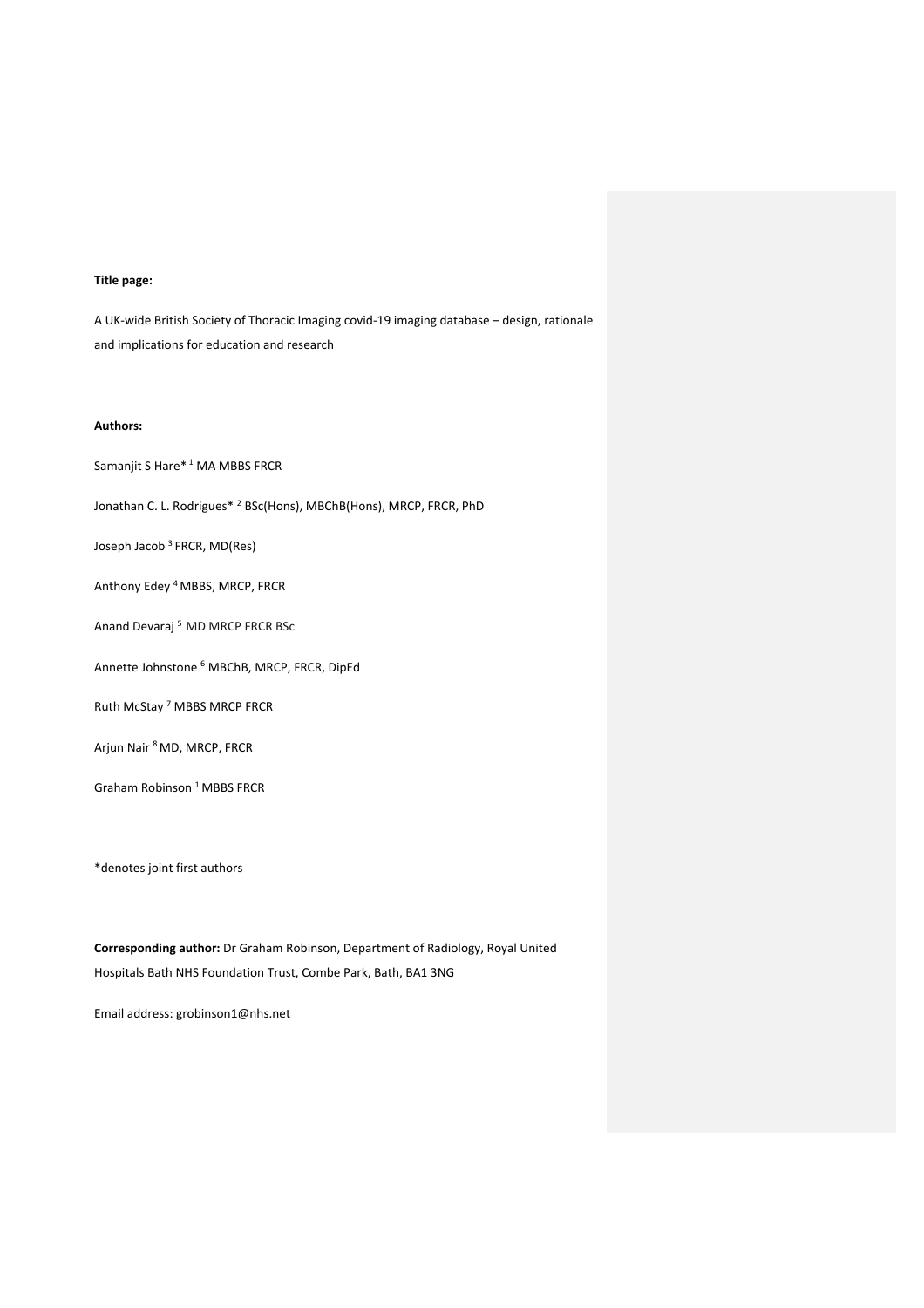# **Affiliations**

<sup>1</sup> Department of Radiology, Royal Free London NHS Trust, London, Pond Street, London, NW3 2QJ

<sup>2</sup> Department of Radiology, Royal United Hospitals Bath NHS Foundation Trust, Combe Park, Bath, BA1 3NG

<sup>3</sup> Department of Respiratory Medicine, University College London, London, NW1 2BU; Centre for Medical Image Computing, University College London, London, NW1 2BU

<sup>4</sup> Department of Radiology, Southmead Hospital, North Bristol NHS Trust, Southmead Road, Bristol, BS10 5NB

<sup>5</sup> Department of Radiology, The Royal Brompton & Harefield NHS Foundation Trust London, SW3 6NP

<sup>6</sup> Department of Radiology, Leeds Teaching Hospitals NHS Trust, Leeds General Infirmary, Great George Street, Leeds, LS1 3EX

<sup>7</sup> Department of Radiology, Freeman Hospital, Newcastle upon Tyne Hospitals NHS Foundation Trust, Freeman Road, Newcastle upon Tyne, NE7 7DN

<sup>8</sup> Department of Radiology, University College London Hospital, 235 Euston Road, London NW1 2BU.

#### **Declarations / Conflicts of interest**

Joseph Jacob reports fees from Boehringer Ingelheim and Roche unrelated to the current submission and is supported by a Clinical Research Career Development Fellowship 209553/Z/17/Z from the Wellcome Trust.

Arjun Nair reports non-financial support from AIDENCE BV.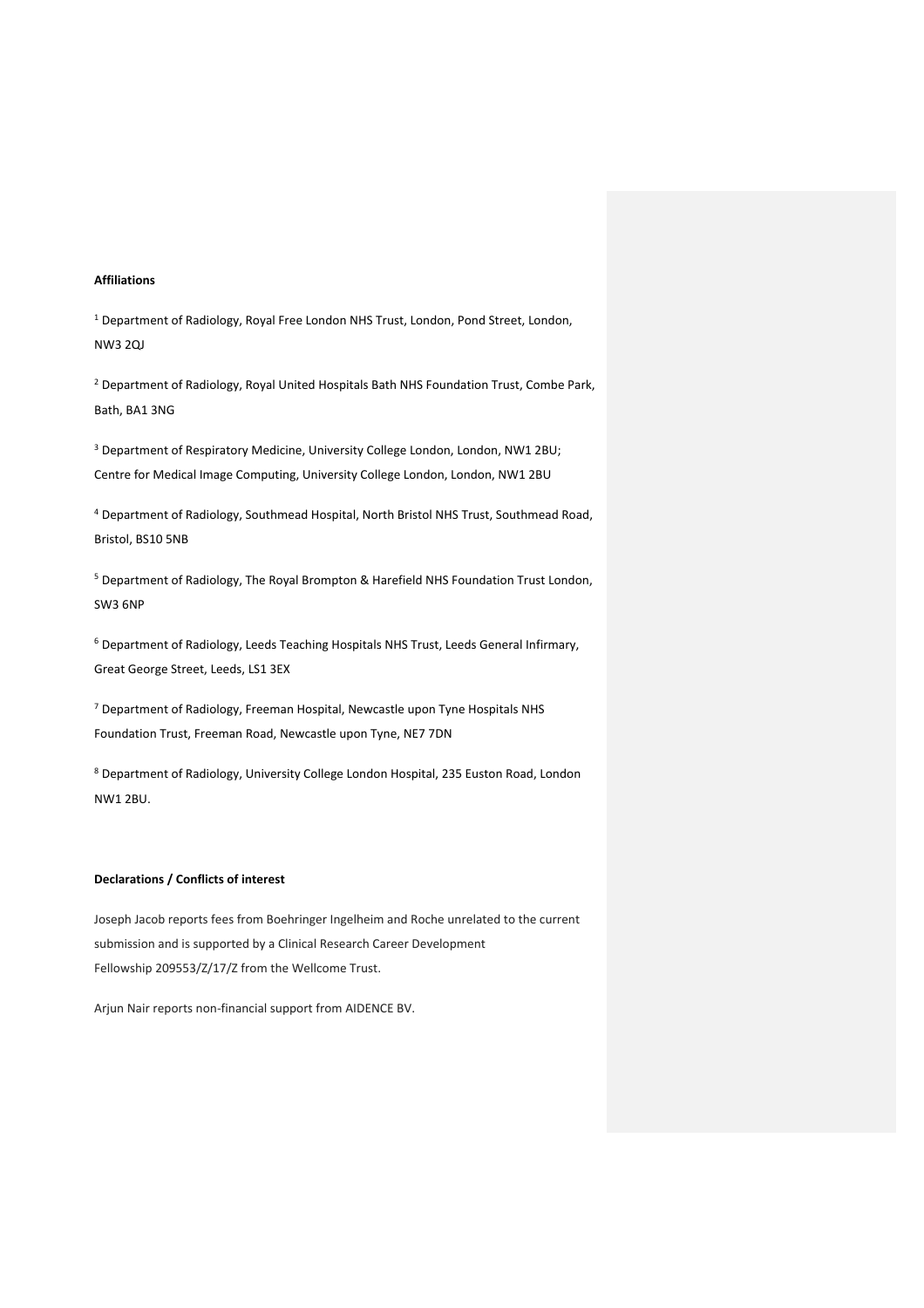The number of cases of COVID-19 continues to rise in the United Kingdom and around the world. The precise role for computed tomographic (CT) imaging in the diagnosis and triage of suspected cases, assessing for complications and surveillance is subject to change and are explored in other articles in this edition [Ref Clin Rad Update for the Radiologist and Considerations in designing local imaging diagnostic algorithms].

The British Society of Thoracic Imaging (BSTI) will provide a simple online portal to upload the imaging of patients with COVID-19, thereby creating a national database of UK patients. The aim is to rapidly disseminate breaking clinical and diagnostic advice to frontline healthcare nationally. This editorial makes recommendations about key attributes of a national COVID-19 database and highlights: 1) the urgent need for a national imaging database at the initial stages of the outbreak, 2) how implementation would help garner thoracic CT expertise across the UK radiology community.

The BSTI, in conjunction with Cimar (Ambra Health Inc.), has designed, built and deployed a fully auto-anonymised, encrypted and secure cloud-based database to capture diagnostic grade digital imaging and communications in medicine (DICOM) radiology in patients with suspected and/or confirmed COVID-19. Imaging can be uploaded at http://bit.ly/BSTICovid19\_Database. The published teaching library and its content will be accessible without log-on via the BSTI website (bsti.org.uk)

**Deleted:** ; **Deleted:** and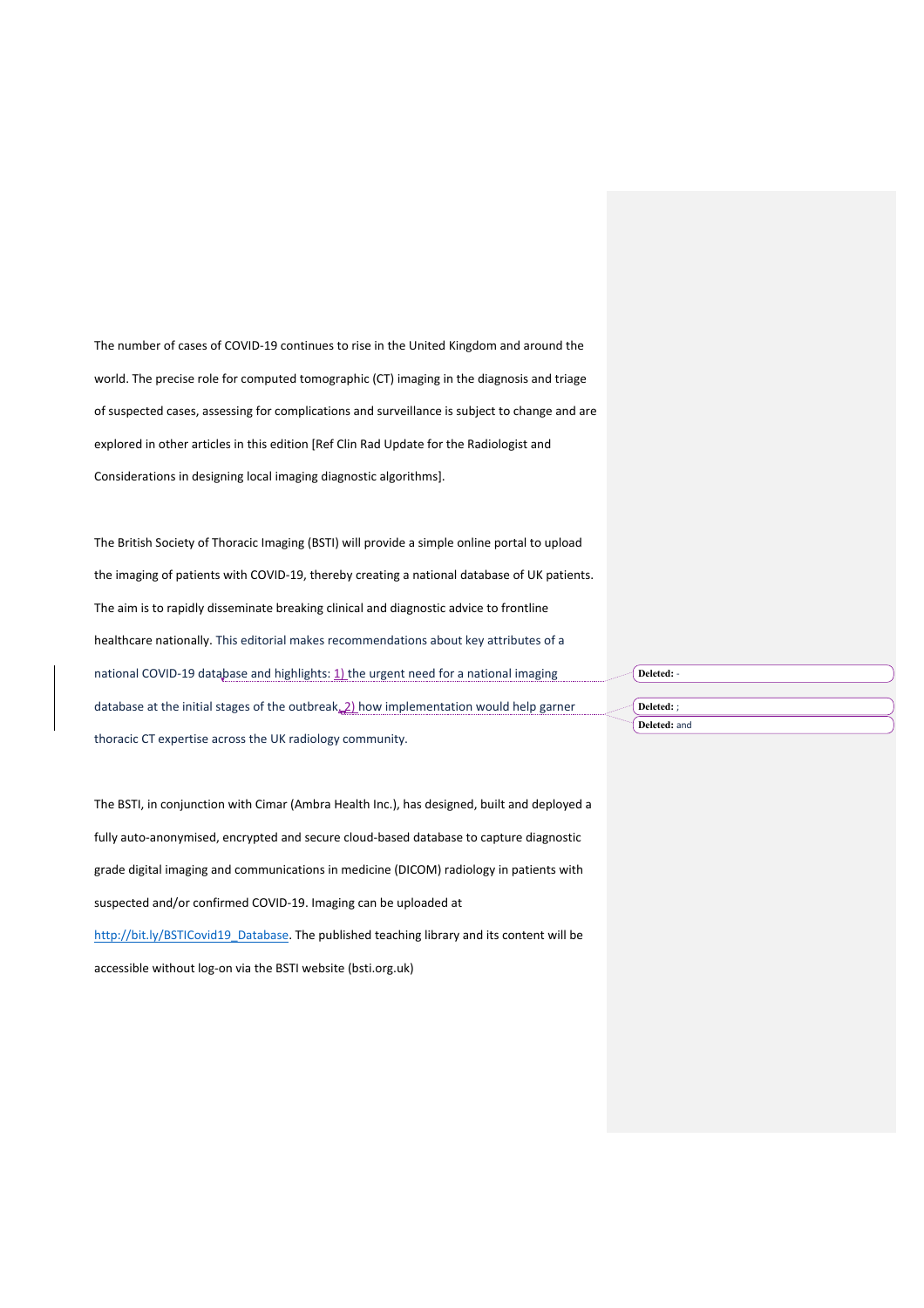### **The role of registries in Radiology**

Registry data / databases can be essential in improving our understanding of the imaging characteristics of disease and to promote shared learning. They have sometimes changed practice (eg. the identification of high rates of morbidity in patients undergoing emergency biliary procedures via the Swedish Registry GallRiks (Ref: Sandblom G, Videhult P, Crona Guterstam Y, Svenner A, Sadr-Azodi O. Mortality after a cholecystectomy: a populationbased study. *HPB (Oxford)*. 2015;17(3):239–243. doi:10.1111/hpb.12356); Vascular Services Quality Improvement Programme (VSQIP) through the National Vascular Registry ).

The Royal College of Radiologists document "Setting up a regional or national digital teaching archive" (ref:

https://www.rcr.ac.uk/system/files/publication/field\_publication\_files/bfcr184\_teaching\_ar chive.pdf) makes clear that such databases are needed for developing the knowledge and skills of radiology trainees, but would also significantly benefit trained radiologists. This is perhaps even more pertinent in the face of a new virus whose imaging features can be varied and unfamiliar. Indeed, it has long been recognised that breaking down technological barriers to contributing imaging studies directly from a PACS viewer to a central imaging repository would make teaching and research in the NHS more efficient and accurate. Overcoming such a bottleneck would also deliver the potential to exponentially upskill the radiology workforce in early and accurate diagnosis of COVID-19, in what is currently a highly dynamic situation. By bringing together thoracic CT expertise across the UK, a central COVID-19 imaging database can help standardise COVID-19 image interpretation, provide better quality care for patients, and provide a resource to rapidly accumulate knowledge. Such a database would also allow real-time tracking of confirmed CT cases and allow **Deleted:** reduce unwarranted diagnostic variation

**Deleted:** -

**Deleted:** the development of radiology diagnosis **Deleted:** and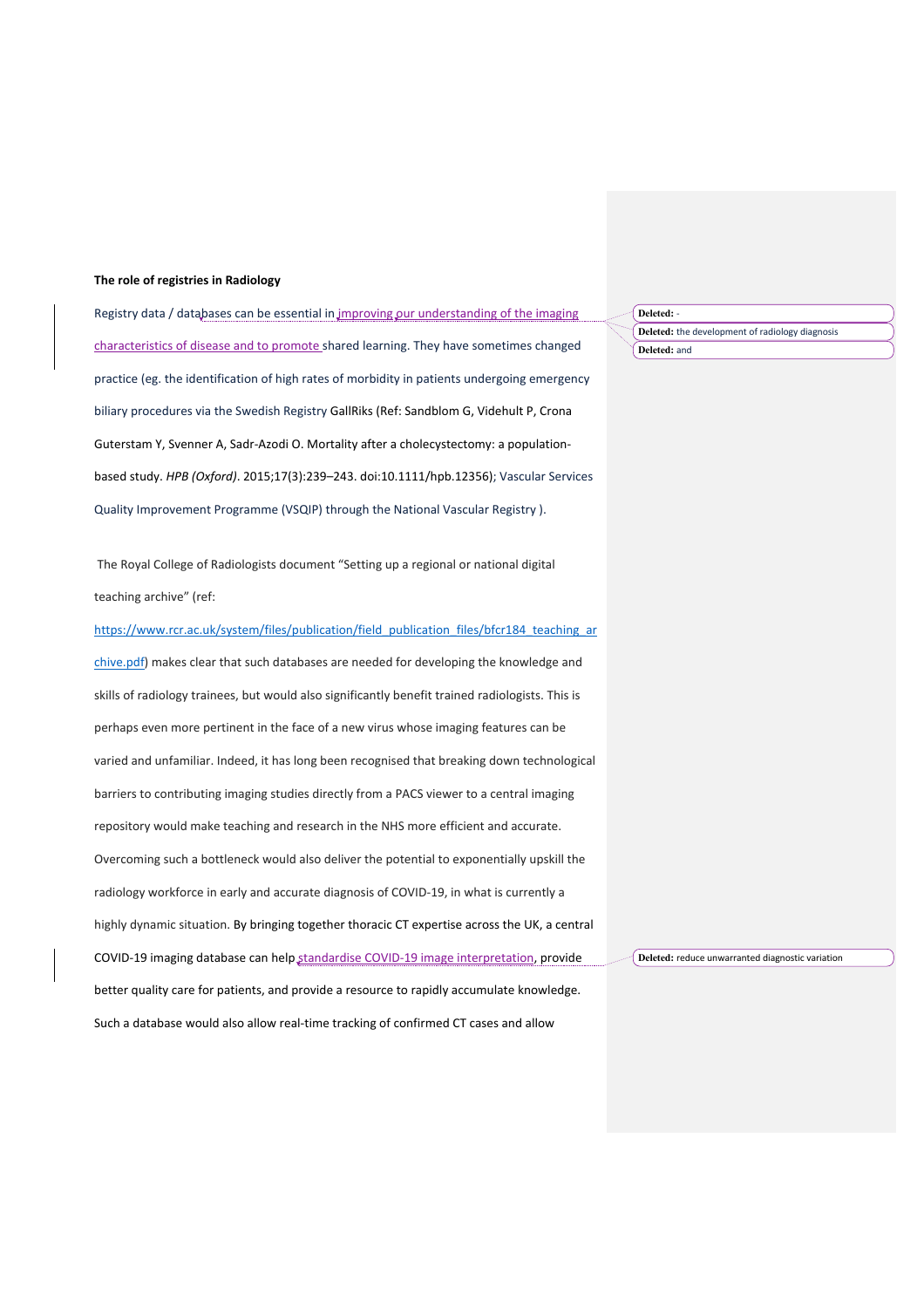improved understanding to the significance of cases with positive CT findings but negative reverse transcriptase polymerase chain reaction (RT-PCR) results. This will help collate valuable information for the NHS and Public Health England.

Technical Aspects and registry design

Users can access and view the imaging online using Chrome, Safari, Firefox or Safari – on Apple and PC machines. A diagnostic viewer loads automatically for the user – no special software, downloads or installations are required to access and use the resource.

The platform is provided by Cimar.co.uk. The resource can be accessed inside and outside hospital and clinic networks with equal ease, using any browser or mobile device.

Cases will be automatically anonymized by the cloud-software at the point of upload and access does not require changes to individual/organisation firewalls. All connections are secure and encrypted (https/tls)). No software is needed by users anywhere to view cases in full diagnostic quality. This is a zero-footprint PACS interface with the ability to view both imaging and all related training/instruction/diagnostic observations and materials for each case study added. New cases can be uploaded from any hospital or location nationally and will be routed through a BSTI data-base panel for approval and annotation, prior to general access to radiologists nationally and internationally.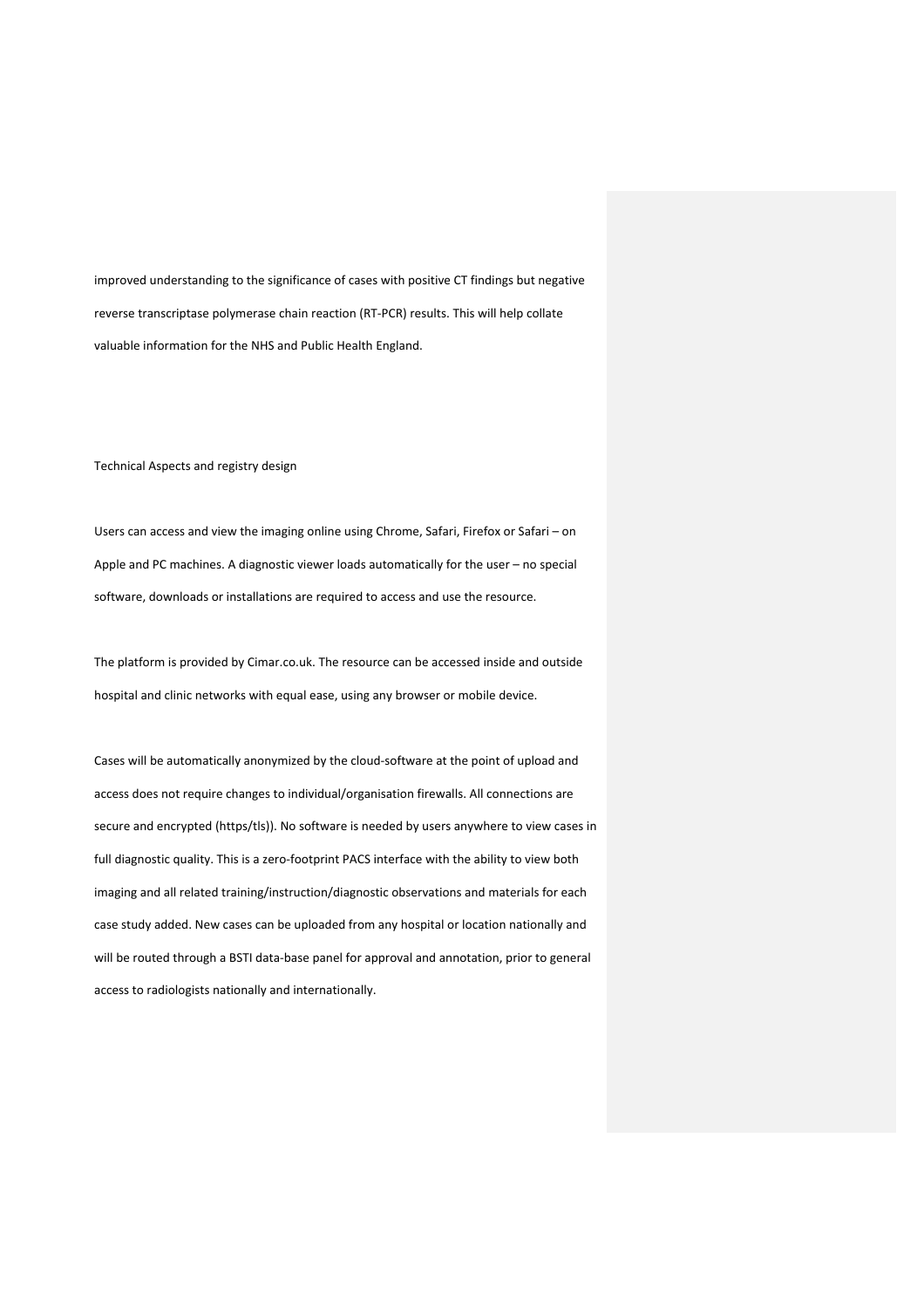| All imaging is anonymized automatically at upload and stored at UK Cloud                                                                                             |  |
|----------------------------------------------------------------------------------------------------------------------------------------------------------------------|--|
| (https://ukcloudhealth.com) with no identifiable metadata. If priors exists, the hospital ID                                                                         |  |
| allows for previous and current imaging to be identified and amalgamated as related                                                                                  |  |
| studies. It should be noted that the hospital ID number will be not viewable in any publicly<br>Deleted: this number                                                 |  |
| facing training images. The requirement for Data Protection Impact Assessment (DPIA)<br>Deleted: viewed                                                              |  |
| forms will be the decision of each individual trust, but The Royal United Hospitals Bath, NHS                                                                        |  |
| Foundation Trust's completed and signed-off DPIA is available as a template if required (see                                                                         |  |
| Appendix 1). A 'frequently asked question document' is also available FAQ (see Appendix 2).                                                                          |  |
| All data is anonymised from the point of upload, through to its viewing. The full data set will                                                                      |  |
| only be viewable by the BSTI database panel (and other agreed parties – the software is<br>Deleted: -                                                                |  |
| Deleted: -<br>role-based access only). From the database, teaching material will be published and                                                                    |  |
| refreshed on a regular basis. The imaging will only be stored for as long as the BSTI                                                                                |  |
| executive committee deem it necessary. For BSTI database panel members, access to the<br>Deleted: -                                                                  |  |
| full data set is through a pre-registered login with a strong (forced renewable) password.                                                                           |  |
| Access is audited, captured and all usage is logged. The published teaching library and its                                                                          |  |
| content can be accessed without log on.<br>Commented [JJ1]: Should this be cannot?                                                                                   |  |
|                                                                                                                                                                      |  |
| The BSTI covid-19 registry - Education                                                                                                                               |  |
| The reported chest radiograph and CT signs in COVID-19 vary depending upon time of                                                                                   |  |
| imaging from onset of symptoms and disease severity [Ref Clin Rad Update for the                                                                                     |  |
| Radiologist]. Patients with COVID-19 may present to any hospital initially and radiologists                                                                          |  |
| have a duty to be aware of findings that are compatible with the diagnosis. There is a                                                                               |  |
| Deleted: re is a<br>current national shortfall of approximately 1,104 Radiologists [1]. Of existing Radiologists,<br>Deleted: shortage of Radiologists, with current |  |
|                                                                                                                                                                      |  |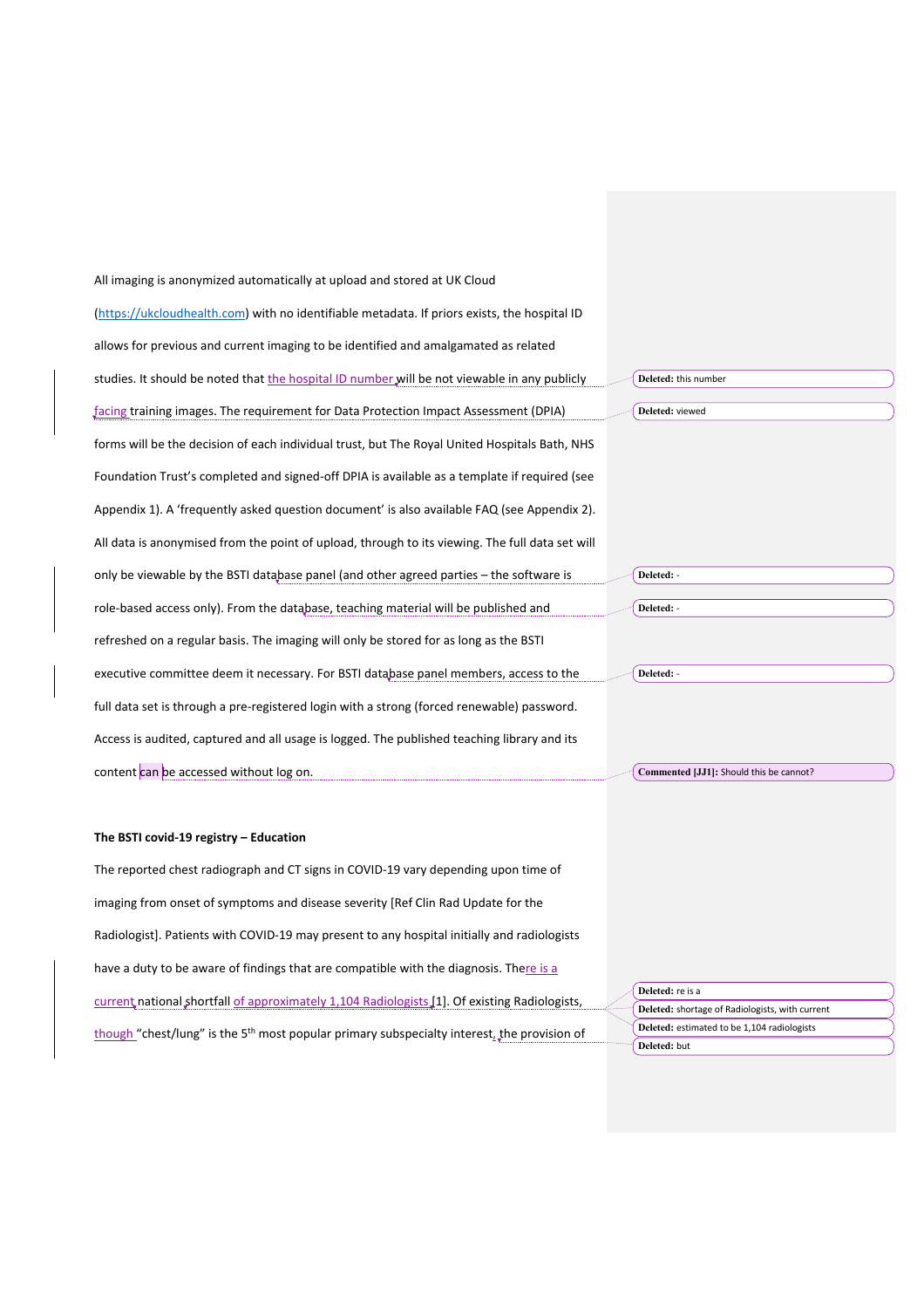subspecialty thoracic radiology also varies dramatically across the UK[1]. BSTI aim to produce a resource that helps upskill all radiologists in the evolving clinical climate of COVID-19. In addition, webinars using content from the BSTI COVID-19 data-base are planned in conjunction with the Royal College of Radiologists.

#### **The BSTI COVID-19 data-base – Research**

As of 8th March 2020, there were 585 published articles on PubMed (https://www.ncbi.nlm.nih.gov/pubmed) using the search phrase "COVID-19". The World Health Organisation has set COVID-19 research as a priority[2]. The largest imaging study in COVID-19 (in more than 1,000 patients from China) raised the question of the role of CT in diagnosis, particularly in patients who are at high clinical risk but initial real-time transcriptase polymerase chain reaction (RT-PCR) negative for the virus[3]. However, as the authors acknowledge, "clinical and laboratory data were limited during this urgent period when regional hospitals were overloaded". Consequently it is uncertain if the CT findings are simply an epiphenonmenon of the clinical or laboratory findings[3]. Through a united effort to submit cases to the BSTI COVID-19 data-base across the entire National Health Service, there is a real opportunity to add to the evidence base in the diagnosis and risk stratification of cases. The case upload with be accompanied with brief clinic metrics (including patient age, sex, white cell count, c-reactive protein, p02, indication for the imaging, RT-PCR status, prior imaging), which will help understand the temporal trends in imaging and the relevance of imaging findings in the context of known clinical and laboratory data.